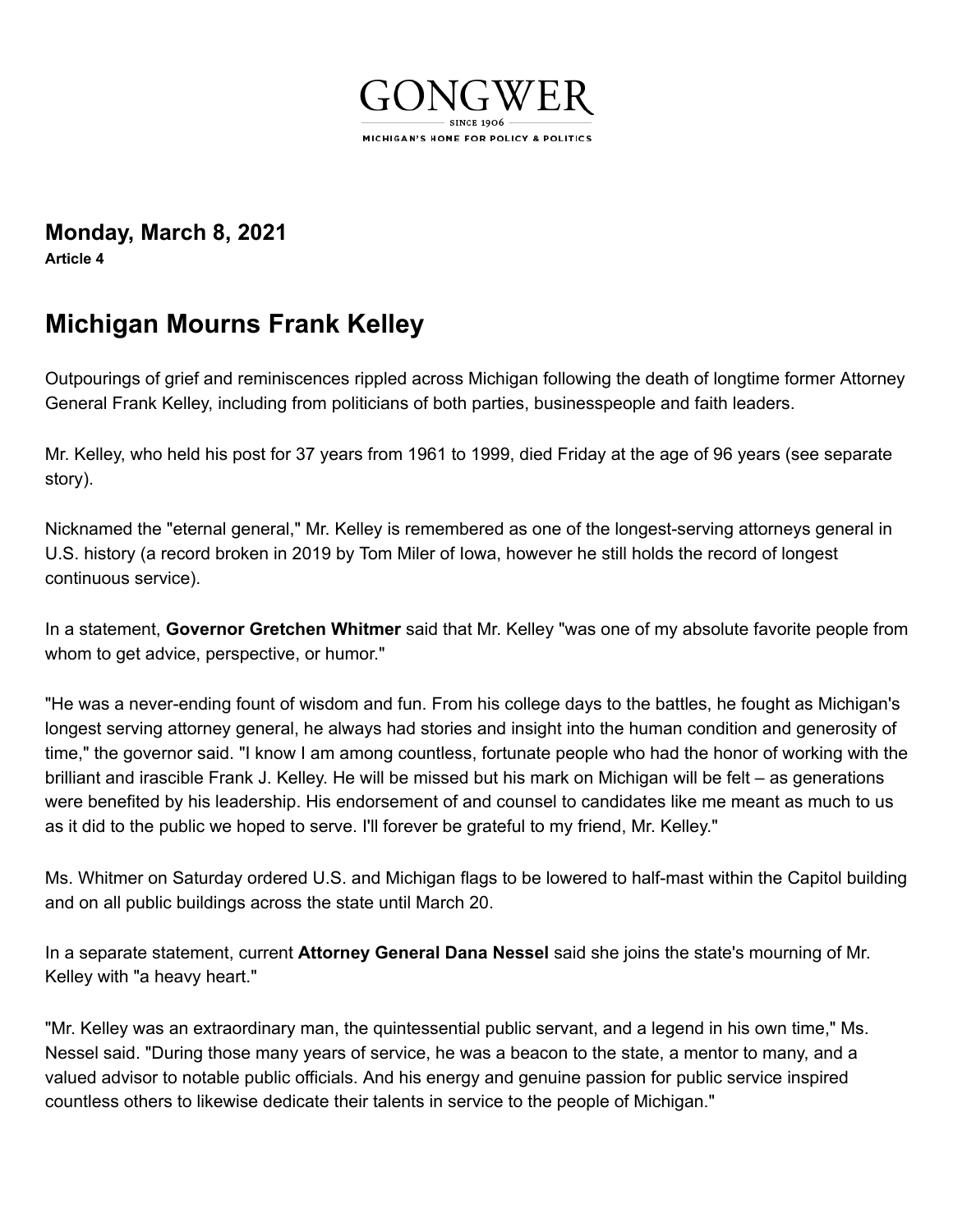The current attorney general also touted his individual accomplishments during his tenure, including being the first attorney general in the country to establish Consumer Protection, Criminal Fraud, and Environmental Protection divisions; his influence on the passage of the Open Meetings Act and the Freedom of Information Act; his leading work on the tobacco settlement; and his presidency of the National Association of Attorneys General. The group later honored Mr. Kelley by naming after him its most prestigious award – the Kelley-Wyman Award for outstanding service and national contributions.

"As extraordinary as his accomplishments were, many will best remember Mr. Kelley for his humor, friendship, and humanity. He will be sorely missed," she said.

Joining the chorus of respects was Senate Majority Leader Jim Ananich (D-Flint) who called him "one of a kind."

"His decades-long career as attorney general was dedicated to delivering justice, corporate accountability and a safer environment," Mr. Ananich said in a statement. "While many may not realize it, every Michigan resident's life is better in some way because of Frank's service. Our hearts are with the Kelley family as they mourn their loss, and we hope they find peace knowing that he left our state a better place than he found it."

Members of the business community also shared recollections of Mr. Kelley and support for his family.

"I am deeply saddened to hear of the passing of my friend and mentor Mr. Frank Kelley. He is one of the remarkable people of our time. As the longest serving state attorney general in U.S. history, he earned the distinction of being called the people's lawyer," said Daniel Loepp, president and CEO of Blue Cross Blue Shield of Michigan. "Frank Kelley made a better life for the people of Michigan and set an amazing example for those who worked for him, with him or were inspired by him. I was fortunate to be one of the many people who worked for Mr. Kelley and was deeply impacted by him from the first day. Our condolences go out to the entire Kelley family."

A devout Catholic and a graduate of University of Detroit, Mr. Kelley's death also drew condolences from members of his faith community, including Michigan Catholic Conference President and CEO Paul Long and former president Sister Monica Kostielney, who served in the role from 1983 to 2010.

"Mr. Kelley was a great man who had a deep and abiding faith," Mr. Long said in a statement. "That faith guided him every day he served the people of Michigan. Mr. Kelley was a practical and prudent politician and public servant who lived his Catholic faith in his work to advance the common good. He was a model of faith in action, having established a level of professionalism to which many others can only aspire. May God rest his noble soul."

Ms. Kostielney called his life "a panoply of ideas and events that invite talk, thought, reflection, and laughter."

"His life, as Michigan's attorney general, defined leadership in law and service to the people during his long and steady commitment to social justice as an integral value for society, not a trend; he personified compassion with respect and ecumenism that was universal," Ms. Kostielney said. "Frank Kelley was a wise man with deep and ancient values. He blended keen political wisdom with a common touch that was never aristocratic."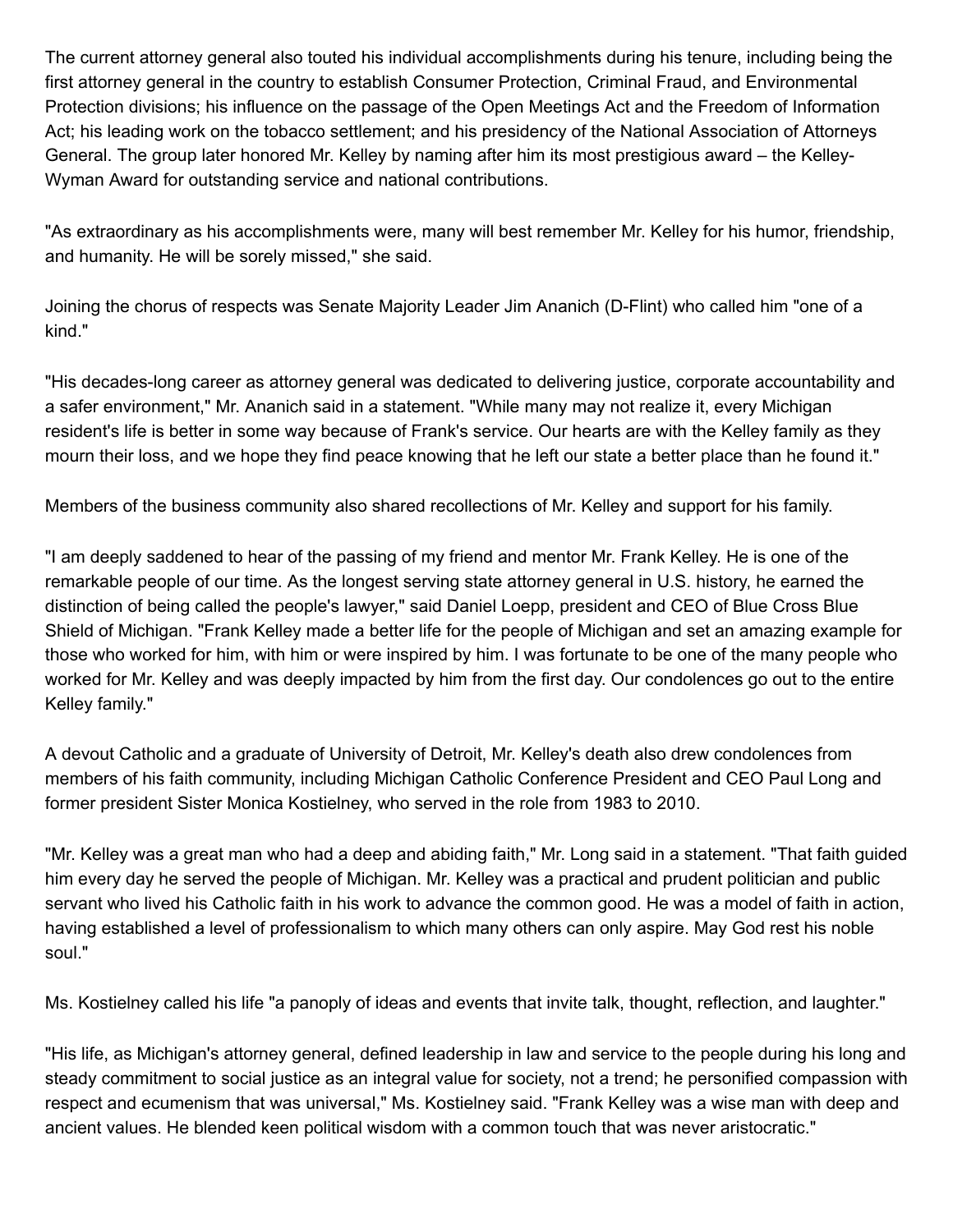Prior to leaving office in 1999, the conference's Board of Directors honored Mr. Kelley with an original painting, presented to him by Catholic Cardinal Adam Maida, who was then chairman of the MCC board.

Several other shared their respects on Twitter.



Former Governor John Engler called Mr. Kelley a "gifted elected official" who succeeded as a candidate and as the state's top lawyer.

"His professionalism and political skills were impressive. He was my lawyer and true to his word we always could consult with General Kelley and his fine legal team about issues or concerns. This was done in confidence and never once was there a breach of the trust we had in each other," Mr. Engler said in a statement. "Certainly there were times when we may have differed on the wisdom of a decision but his office as a result of his leadership always represented the governor's office with great effectiveness. I could not have had a finer lawyer. Frank Kelley was a joy to work with and through regular meetings with him my knowledge of Michigan politics was greatly enhanced."

And former Governor Jim Blanchard, whom Mr. Kelley hired into the Department of Attorney General, said Mr. Kelley was a legend.